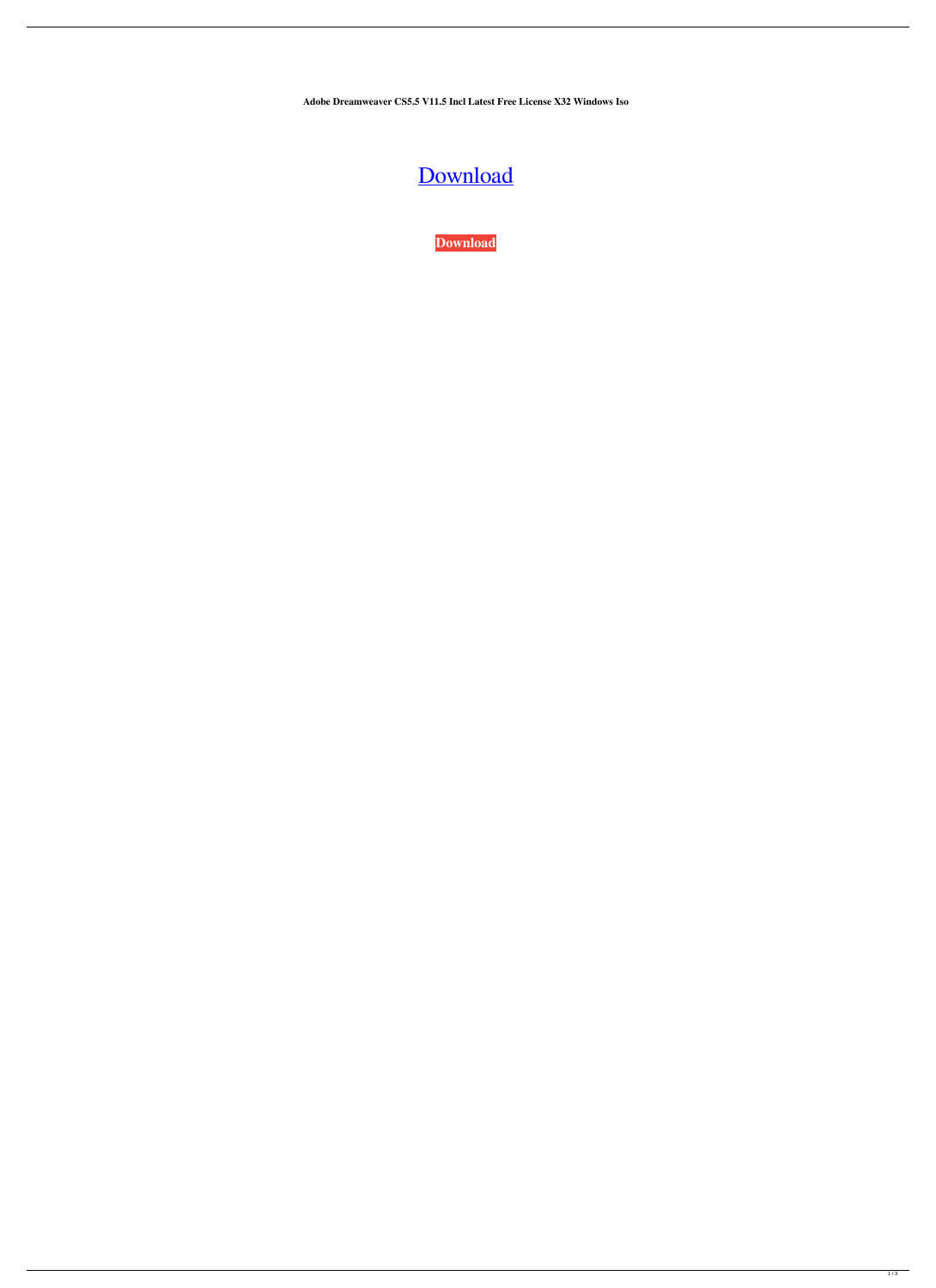"With Dreamweaver CS5.5 Keymaker, even the busiest digital artists can create high-impact web pages without.Q: How do I create a polygon from the points of a numpy array using shape=1? I have the following code import nump  $p_1$ ,  $p_2$  array(pts). T pts = pts.argsort() # Make a polygon x = np.zeros((pts.shape[0], pts.shape[1], 2), dtype=np.float32)  $y$  = np.zeros((pts.shape[1], 2), dtype=np.float32) for i, pt in enumerate(pts): x[i] = np.ar x[...,:2].reshape(-1, 1) y[...,:2].reshape(-1, 1) y[...,:2].reshape(-1, 1) # Create the polygon x1 = np.zeros(((pts.shape[0], pts.shape[1], 2), dtype=np.float32) y1 = np.zeros((pts.shape[1], 2), dtype=np.float32) for i, pt And I get this error: Tr